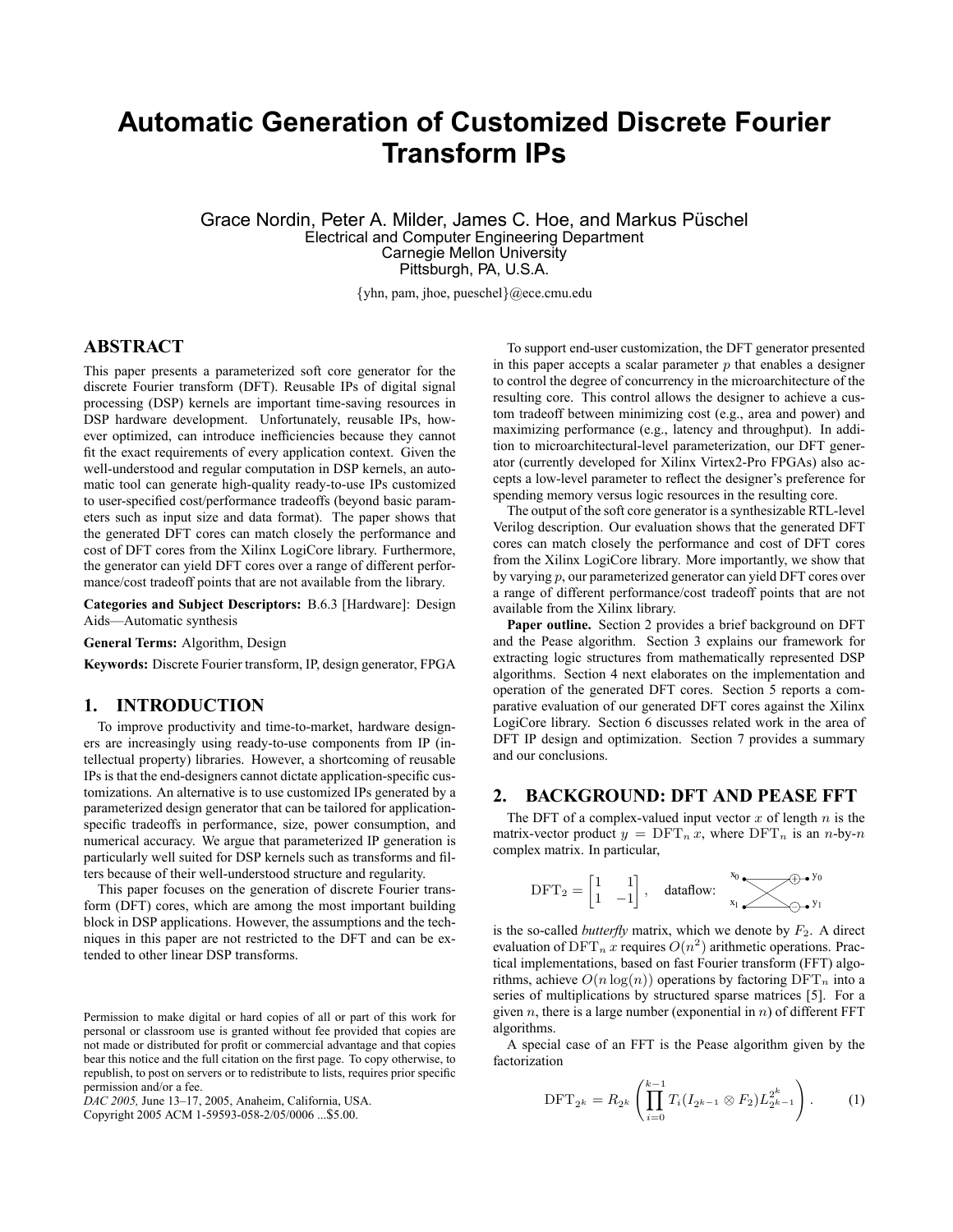**Table 1: Matrix primitives and formulas** *M* **interpreted as multiplication**  $x \mapsto M \cdot x$ .

| $M = A \cdot B$      | apply $B$ , then $A$                  |
|----------------------|---------------------------------------|
| $M = I_n \otimes A$  | apply $A$ , n times, in parallel      |
| $M$ is a permutation | permute element of $x$                |
| $M$ is diagonal      | scale the elements of $x$ by elements |
|                      | on the diagonal                       |



**Figure 1:** The dataflow graph of the Pease FFT for size  $n = 8$ . **The formula terms appear in reverse order to match the leftto-right flow of the dataflow graph.**

The equation above formulates the Pease FFT as a product of sparse matrices (that are to be multiplied to the input vector  $x$  starting with the rightmost factor).<sup>1</sup> The product  $\prod$  in (1) indicates that the Pease algorithm for  $\text{DFT}_{2^k}$  comprises  $k$  iterations of multiplying by  $T_i(I_{2^{k-1}} \otimes F_2)L_{2^{k-1}}^2$ ; these stages are identical apart from the scaling step *Ti*. For example,

$$
DFT_8 = R_8 (T_0 (I_4 \otimes F_2) L_4^8) (T_1 (I_4 \otimes F_2) L_4^8) (T_2 (I_4 \otimes F_2) L_4^8).
$$
 (2)

# **3. ALGORITHM TO HARDWARE**

The matrix formula framework provides an easy visualization of an algorithm's dataflow for datapath synthesis. For example, the dataflow for  $M = A \cdot B$  is the dataflow of *B* followed by the dataflow of *A*. Table 1 gives the rules for mapping matrix formulas to dataflow for the other constructs relevant to this paper.

For example, using the interpretations in Table 1, the Pease FFT in (2) translates into the dataflow graph in Figure 1. In accordance with the formula, the  $DFT_8$  dataflow comprises three successive stages of " $T(I_4 \otimes F_2)L_4^8$ ," followed by a  $R_8$  bit-reversal permutation. In general, the Pease FFT computes the DFT of 2-power size *n* in  $\log_2(n)$  stages of " $T(I_{n/2} \otimes F_2)L_{n/2}^n$ ." Let *C*, shown in Figure 1, be the computation block comprising a butterfly *F*<sup>2</sup> followed by a twiddle multiplier<sup>2</sup>. Then we can view the Pease

Only a single twiddle multiplier is needed in each *C* block because one of the two twiddle factors is always 1.



**Figure 2:** A fully h-folded Pease FFT, size  $n = 8$  ( $p = n/2$ **many** *C* **blocks).**



**Figure 3:** A fully h- and v-folded Pease FFT, size  $n = 8$  ( $p = 1$ *C* **block).**

dataflow as a  $\log_2(n)$ -by- $n/2$  grid of *C* blocks, where the columns are separated by the  $L_{n/2}^n$  stride permutations. The regularity and structure in the dataflow is directly reflected by the product and tensor product in the Pease FFT formula (1) and is conducive to the concurrency parameterization employed by our core generator. In contrast, the more commonly used Cooley-Tukey algorithm [5] has identical cost in terms of the number of *C* blocks but does not exhibit a similar degree of regularity.

The dataflow graph for the Pease FFT can be directly mapped to a combinational implementation, but except for very small *n* the cost would be prohibitive. A practical DFT implementation requires a sequential implementation where the logic resources, e.g., *C*, are reused iteratively. The grid-like organization of the Pease DFT dataflow graph enables resources to be reused iteratively in two dimensions: *horizontally* and *vertically*, as we explain next.

### **3.1 Folding the datapath horizontally**

The Pease dataflow graph can be trivially folded horizontally into a single column of  $n/2$  *C* blocks. Figure 2 shows the resulting implementation for  $n = 8$  including the necessary multiplexers and registers. A vector iterates over the feedback datapath  $\log_2(n)$ times to compute the  $DFT_n$ . In each iteration, a control signal selects, from a table, the appropriate set of twiddle factors as operands to the *n/*2 twiddle multipliers. In this fully horizontally folded configuration, the resource requirements are reduced by approximately a factor of  $log_2(n)$ . The throughput and latency of the folded implementation is practically unchanged from the combinational implementation. There is no advantage in considering a partial degree of horizontal folding; therefore we always use "h-folded" to mean "fully h-folded" in this paper.

#### **3.2 Folding the datapath vertically**

Starting from an h-folded datapath, the *n/*2 *C* blocks within the column can be folded vertically to differing degrees to achieve different levels of concurrency and therefore different performance and cost tradeoffs. In the extreme, the *n/*2 *C* blocks are fully vfolded onto a single *C* block, as shown in Figure 3, again for size  $n = 8$ . This *C* block is now reused iteratively  $(n \log_2(n))/2$  times to compute the complete DFT*n*.

<sup>&</sup>lt;sup>1</sup>In this notation, the upper-case letters represent well-known structured sparse matrices.  $R_{2k}$  denotes the *bit-reversal* permutation matrix that reorders a vector by bit-reversing the indices.  $T_i$  is a diagonal matrix that multiplies (scales) the elements of the input<br>vector by complex constants (known as the twiddle factors).  $I_n$  is an *n*-by-*n* identity matrix, and, more importantly, the *Kronecker* (or tensor) product  $I_n \otimes F_2$  is a 2*n*-by-2*n* block-diagonal matrix that is zero everywhere except for  $F_2$ 's along the diagonal. Lastly,  $L_m^n$  is the *stride* permutation matrix that reorders a vector accord- $\lim_{m \to \infty}$  to *L*<sub>*m*</sub> : *i* → *mi* mod *n*−1 (0 ≤ *i* < *n*−1)*, n*−1 → *n*−1.<br>Most pertinent to this paper, *L*<sub>*n*</sub>/<sub>2</sub> is the "perfect-shuffle" permutation (e.g.,  $L_4^8$  reorders  $[0,1,2,3,4,5,6,7]$  as  $[0,4,1,5,2,6,3,7]$ ).<br><sup>2</sup>Only a single twiddle multiplier is needed in each *C* ble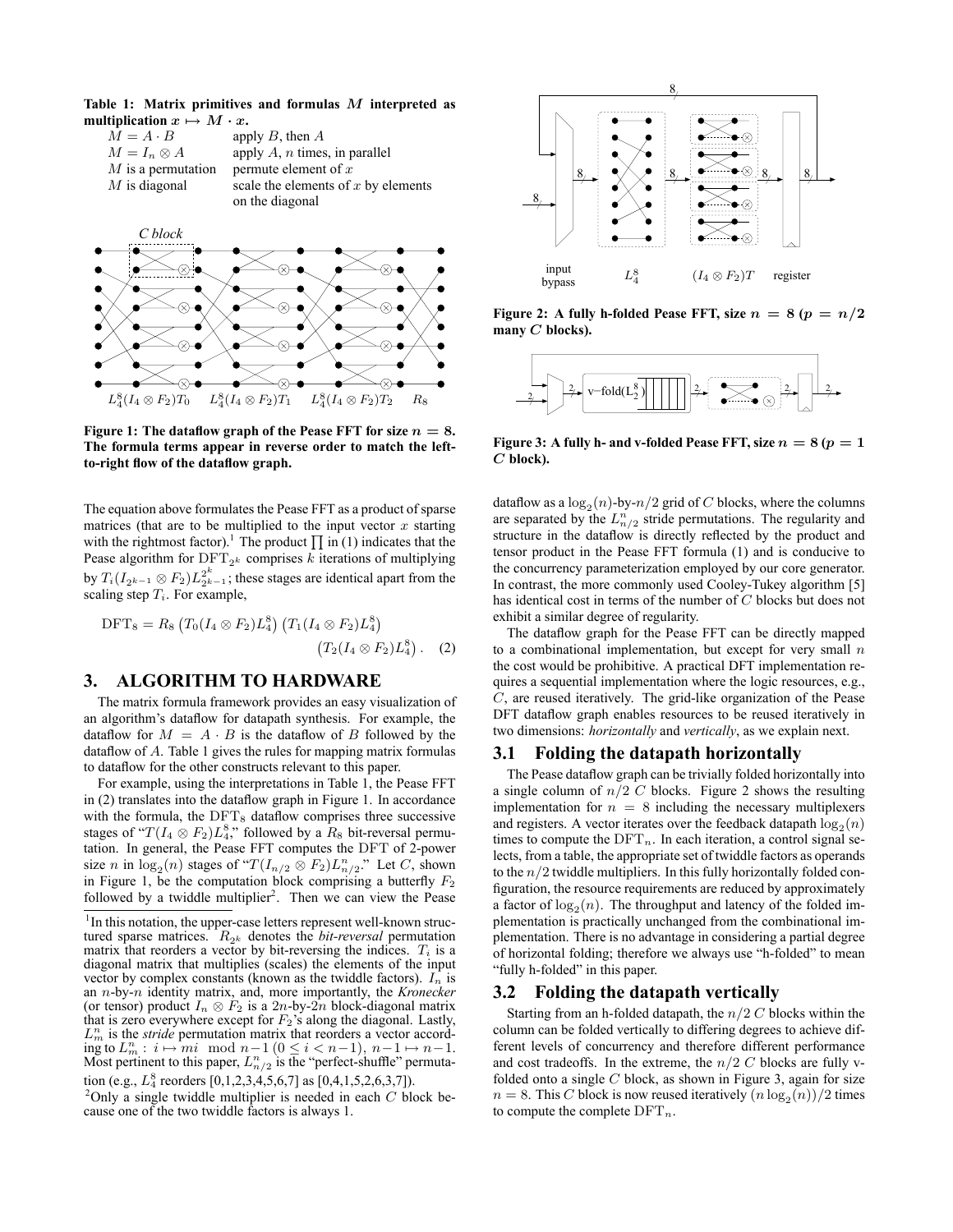

Figure 4: A v-folded  $L_{n/2}^n$  permutation with  $2p$  ports.



**Figure 5: The** *J<sup>m</sup>* **block in Figure 4.**

# **4. IMPLEMENTATION DETAILS**

In our DFT generator, a user-specified parameter *p* controls the degree of v-folding;  $p = n/2$  signifies the original h-folded configuration with  $n/2$  *C* blocks (Figure 2);  $p = 1$  signifies the fully v-folded configuration with just one *C* block (Figure 3). Relative to a baseline configuration with h-folding only, v-folding by a degree *p* reduces resource requirements by roughly a factor of  $n/2p$ ; the performance, in terms of both latency and throughput, degrades by the same factor of *n/*2*p* commensurately. In our DFT generator, *p* is the main microarchitectural parameter that controls the tradeoff between performance and cost.

# **4.1 Folding the**  $L_{n/2}^n$  permutation

To vertically fold the Pease datapath, the main problem is in folding the  $L_{n/2}^n$  permutation. Without v-folding,  $L_{n/2}^n$  is a simple permutation in space implemented by wires. In a v-folded configuration with  $p < n/2$ , the input and the intermediate vectors in the datapath are streamed in segments of 2*p* elements per cycle. Thus, a v-folded  $L_{n/2}^n$  permutation becomes a sequential logic block that buffers and reorders the vector elements in space and time.

Takala et al. [4] describe an efficient v-folded implementation of general stride permutations. Specifically,  $L_{n/2}^n$  can be decomposed into the structure shown in Figure 4 for any choice of  $0 < p < n$ . In the figure, the  $L_p^{2p}$  block remains a simple wiring. The occurring 2-input, 2-output *J<sup>m</sup>* blocks are implemented sequentially as shown in Figure 5. Each  $J_m$  block requires two  $m/4$ -entry synchronous FIFOs and a programmable switch that allows the two data values either to pass-through for *m/*4 cycles or to criss-cross for  $m/4$  cycles. The switching state alternates every  $m/4$  cycles repeatedly to permute a continuous stream of input vectors. An  $L_{n/2}^n$  permutation v-folded to have  $2p$  inputs and  $2p$  outputs has a pipeline delay of  $n/2p - 1$ .

#### **4.2 Basic operation and latency**

The DFT computation of a v-folded Pease FFT with parameter *p* begins with loading the input vector, 2*p* elements per cycle, into the datapath through the input-bypass multiplexer (refer back to Figures 2 and 3 for a visual reference). After *n/*2*p* cycles, the vector is fully loaded and buffered in the feedback register (for  $p =$  $n/2$ ) or in the FIFOs of the folded  $L_{n/2}^n$  (for  $p < n/2$ ). Once loaded, the vector cycles through the pipeline  $log_2(n)$  times. In the last iteration, the transformed vector is read out instead of being fed back into the datapath. When processing a stream of input vectors, the last iteration of one vector is overlapped with loading of the next vector.

If the *C* blocks are not pipelined, a vector of length *n* passes through *p* concurrent *C* blocks in *n/*2*p* cycles. This matches the

latency of the v-folded  $L_{n/2}^n$  permutation. Therefore, a new iteration can start every  $n/2p$  cycles. In the actual implementation, the *C* block (with an internal critical path comprising one 16-bit fixed-point multiplication and two 16-bit fixed-point additions) is pipelined into three stages to increase the clock-rate; therefore the actual iteration time is  $(\frac{n}{2p} + 3)$  cycles. Thus, the latency of our Pease DFT core is  $\log_2(n)$  $\left(\frac{n}{2p} + 3\right)t$  where *t* is the cycle time (which varies with *n* and *p*). The steady-state throughput is 1*/*latency.

The generated DFT core does not implement the bit-reversal permutation at the end of  $log_2(n)$  iterations because in most applications, this bit-reversal permutation is absorbed with another permutation in a subsequent computation. Thus, the generated DFT core has a "natural-in, bit-reversed-out" data ordering interface.<sup>3</sup> This is a common interface option found in many DFT cores.

# **5. EVALUATION**

We compare our generated DFT cores to their counterparts from the Xilinx LogiCore library [6]. The Xilinx DFT cores are based on an in-place radix-4 (and optionally radix-2) Cooley-Tukey algorithms. The radix-4 algorithm is scheduled to serially reuse a single pipelined  $DFT_4$  block  $n \log_2(n)/8$  times. Input and intermediate vectors are stored in a multi-ported memory array. Although the Xilinx LogiCore library does not provide parameterized control over cost/performance, it does offer three distinct choices of DFT microarchitectures, with tradeoffs between performance and cost. The library also offers a selection of data ordering, data format and rounding modes.

We select Xilinx radix-4 DFT cores with a scaled fixed-point (16-bit) data format, burst I/O interface, and natural-in bit-reverseout data ordering. This configuration matches the interface specification of our generated DFT cores. All results in this study are based on synthesis for Xilinx Virtex2-Pro XC2VP100 FPGAs using the Xilinx ISE version 6.1. The slice and BRAM utilizations are extracted after synthesis and mapping.4 The cycle times used to compute the latency are extracted after place-and-route.

Figures 6 and 7 report the results for  $DFT_{64}$  and  $DFT_{1024}$ , respectively. For each DFT size, the graph reports, as a function of *p*, the slice utilization, the BRAM utilization, and the relative speedup<sup>5</sup>. Our generator allows the user to specify whether storage structures (twiddle tables and FIFOs of varying sizes) are implemented using logic slices or BRAMs. Results corresponding to three exemplary resource settings are given: 1) minimize the use of slices; 2) minimize the use of BRAMs; and 3) store twiddle tables and large FIFOs in BRAMs.<sup>6</sup> The dashed horizontal line in each graphs reflects the Xilinx reference value.

For small values of *p* (e.g., 2 or 4), our soft cores with balanced storage assignments (option 3) closely match the absolute cost and performance of the Xilinx DFT cores. For  $DFT_{64}$  in particular, at  $p = 2$ , our generated core matches the performance of the Xilinx core while using 38% less slices and 75% less BRAMs. More

<sup>&</sup>lt;sup>3</sup>The generator can also produce a "bit-reversed-in, natural-out" variation.

<sup>&</sup>lt;sup>4</sup>A slice is the basic logic building block in Virtex FPGAs. Each slice has two SRAM-based 4-to-1 lookup tables and two 1-bit registers. A BRAM block is a 2-KByte memory block embedded in the Virtex2-Pro architecture. The Xilinx XC2VP100 FPGA has 44,096 slices and 444 BRAMs.

 $^5$ speedup=  $\frac{\text{latercy}_{Xil}}{\text{latercy}_{Xil}}$  where latency<sub>*Xil*</sub> is 0.61 *µsec* and 8.59  $\mu$ sec for DFT<sub>64</sub> and DFT<sub>1024</sub>, respectively

<sup>&</sup>lt;sup>6</sup>Note that for DFT<sub>64</sub> at  $p > 8$ , the minimum-slice option is indistinct from option 3.